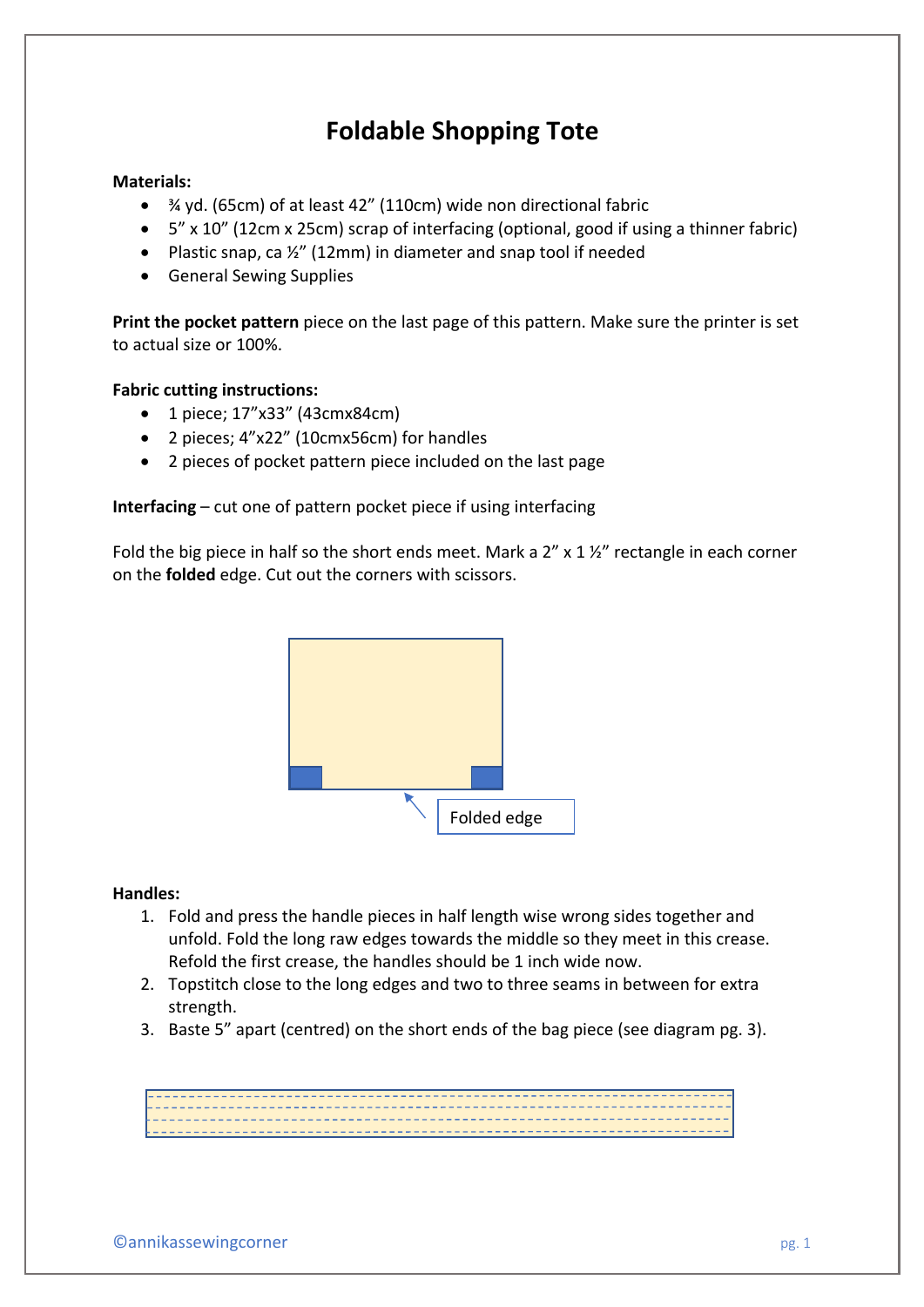#### **Pocket:**

- 1. Iron on the interfacing (if using) to one of the pocket pieces.
- 2. Stitch the pocket pieces right sides together with a ¼" seam allowance. Leave a 2" opening on the short straight edge for turning.
- 3. Cut the corners and make small cuts along the rounded corners in the seam allowance (or use pinking shears). Turn to the right side through the opening. Push out all the corners and "roll out" the seams with your fingers. Press and top stitch close to the edge all the way around.
- 4. Attach the snap button according to the markings on the pattern piece. The male and female piece should face opposite directions.
- 5. Stitch the pocket to one side of the bag. See placement on diagram and red stitching on pattern piece.

#### **Construction of bag:**

- 1. Stitch the side seams with a French seam, i.e. stitch wrong sides together with a  $\frac{1}{4}$ seam allowance and trim half the seam allowance to 1/8". Press seam open and fold right sides together and stitch with a ¼" seam allowance to enclose the raw edges from the first seam.
- 2. Box the corners by matching the side seams to the bottom fold, stitch with a French seam.
- 3. Fold ¾" of the top edge twice and stitch close to the edge.



4. Fold the handles up and top stitch in place close to the top edge.



Enjoy your tote bag!

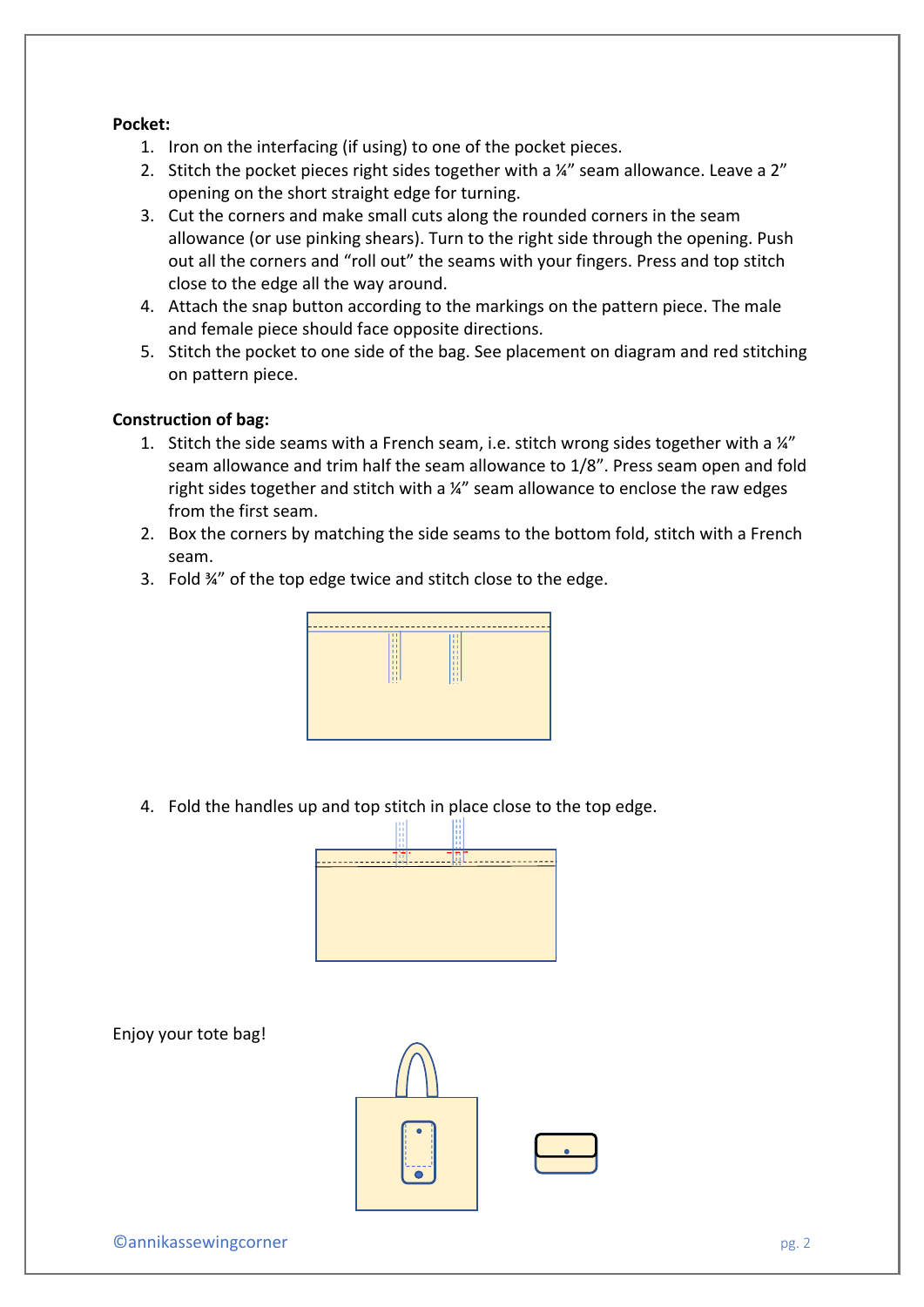# Foldable Shopping Tote